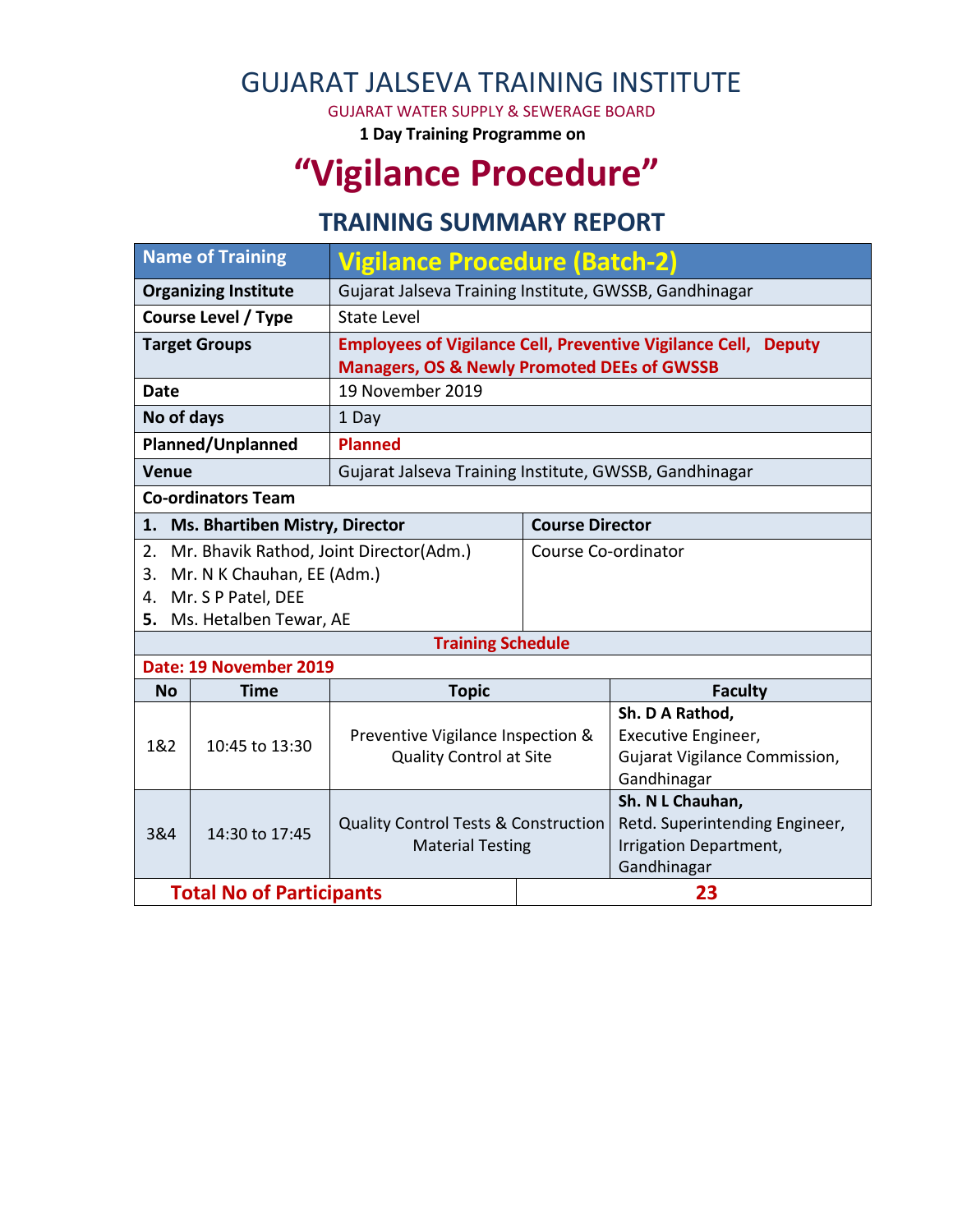#### **List of Participants**

| Sr                      | <b>CPF No</b> | Name of Employee                          | <b>Designation</b>    | <b>Office</b>         |
|-------------------------|---------------|-------------------------------------------|-----------------------|-----------------------|
| <b>No</b>               |               |                                           |                       |                       |
| $\mathbf{1}$            | GWSSB/4018    | AKSHAY KANAIYALAL SHAH                    | DEE (C)               | P.V.Cell, Vadodara    |
| $\overline{2}$          | GWSSB/10421   | ALKA GIRISHKUMAR PARIKH                   | DEE (C)               | H.O, Gandhinagar      |
| $\overline{\mathbf{3}}$ | GWSSB/10417   | AMRUTBHAI VARVABHAI DESAI                 | DEF(C)                | PHSSD-1, Radhanpur    |
| 4                       | GWSSB/8162    | ARJANBHAI BHEMABHAI VAGHELA               | DEE (C)               | PHSSD, Dhanera        |
| 5                       | GWSSB/1707    | ARVIND MUGATLAL THANKI                    | DEE (M)               | H.O, Gandhinagar      |
| 6                       | GWSSB/10397   | <b>GUNJANBEN BALDEVBHAI PATEL</b>         | DEE (C)               | PHSSD, Mehsana        |
| $\overline{7}$          | GWSSB/10365   | HEENA GAMBHIRSINHJI RANA                  | DEE (C)               | H.O, Gandhinagar      |
| 8                       | GWSSB/3616    | HITESHKUMAR ARVINDKUMAR<br><b>VYAS</b>    | Dy. Manager           | CE, Zone 6, Surat     |
| 9                       | GWSSB/10456   | JATIN BALVANTBHAI PANCHAL                 | DEE (C)               | H.O, Gandhinagar      |
| 10                      | GWSSB/10460   | JIGNESHKUMAR KANAIYALAL<br><b>KAPASIA</b> | DEE (C)               | H.O, Gandhinagar      |
| 11                      | GWSSB/10366   | JITENDRA KAUSHIKBHAI BHATT                | DEE (C)               | P.V.Cell, Vadodara    |
| 12                      | GWSSB/10635   | KAUSHIKBHAI GANESHBHAI<br>VARMA           | DEE (C)               | PHSSD, Balasinor      |
| 13                      | GWSSB/10490   | MAHIPATSINH BANESINHJI SODHA              | Dy. Manager           | CE, Zone 2, Ahmedabad |
| 14                      | GWSSB/2944    | NARENDRAKUMAR KESHAVAL<br><b>CHAUHAN</b>  | Executive Engineer(C) | GJTI, Gandhinagar     |
| 15                      | GWSSB/10474   | NAVINKUMAR RAMANLAL PATEL                 | DEE (C)               | H.O, Gandhinagar      |
| 16                      | GWSSB/10702   | RAJESHKUMAR AMICHANDBHAI<br>CHAVDA        | DEE (C)               | H.O, Gandhinagar      |
| 17                      | GWSSB/10271   | RAJESHKUMAR KANJIBHAI DABHI               | DEE (C)               | PHSSD, Lakhani        |
| 18                      | GWSSB/1773    | RAKESHBHAI VASANTLAL JOSHI                | DEE (C)               | H.O, Gandhinagar      |
| 19                      | GWSSB/9720    | RATANBHAI BHOYARABHAI<br><b>RATHAVA</b>   | DEE (C)               | CE, Zone 1, Vadodara  |
| 20                      | GWSSB/6140    | SANJAY PRABHUDAS PATEL                    | DEE (C)               | GJTI, Gandhinagar     |
| 21                      | GWSSB/1285    | SHAILESHKUMAR KANAIYALAL<br><b>KADIYA</b> | Asst. Superintendent  | PHC, Ahmedabad        |
| 22                      | PH/GUJ/30015  | SUMITRA GORDHANBHAI<br>PARMAR             | Dy. Manager           | Zone-1, Vadodara      |
| 23                      | GWSSB/10182   | TRUSHA PRAVINCHANDRA PATEL                | DEE (C)               | PHC, Himmatnagar      |